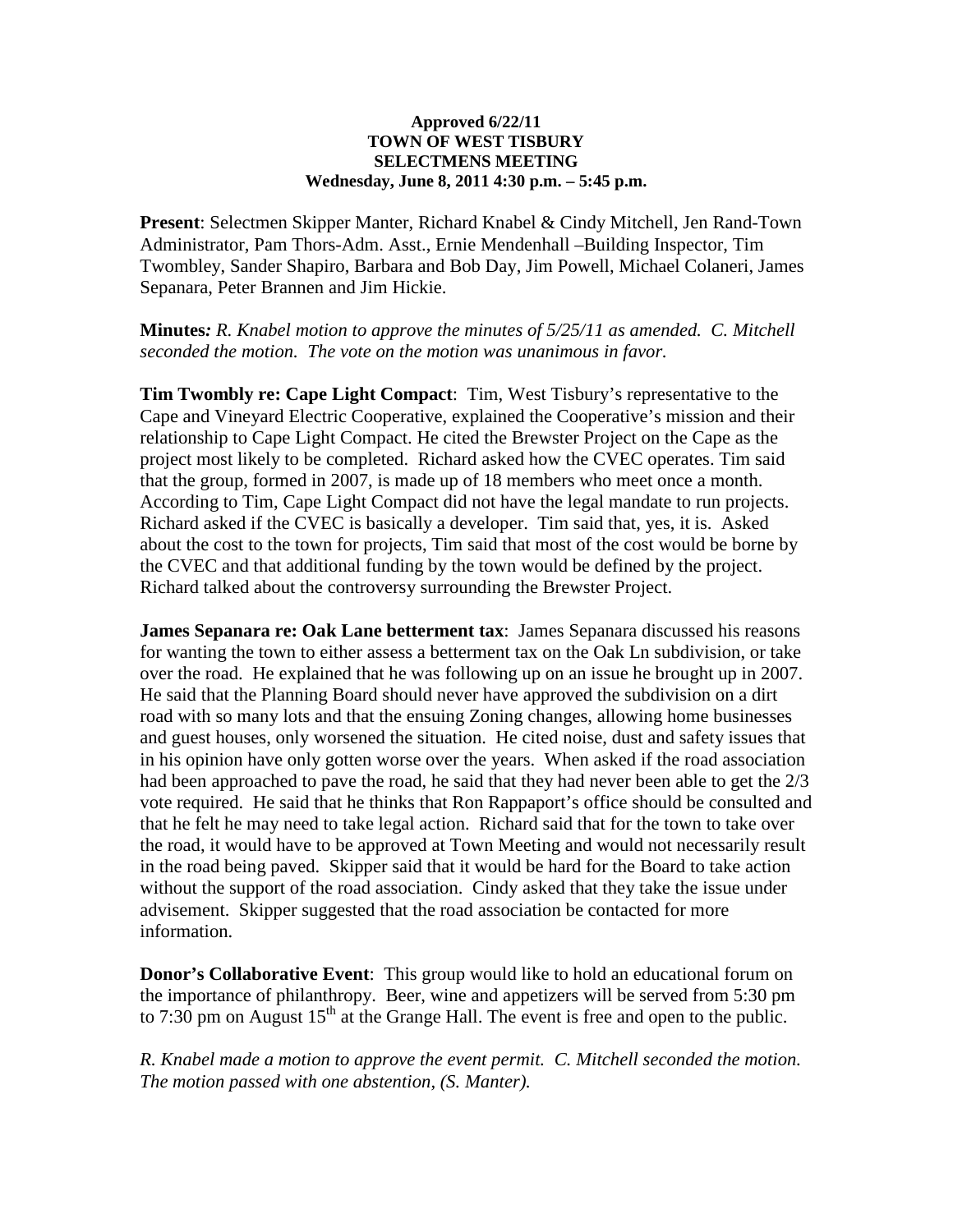**Affordable Housing Policy**: Richard stated that the Affordable Housing Conveyance Policy and Process document was something that had been addressed before but that the document presented tonight was blazing new ground on the Vineyard. Cindy asked if the Affordable Housing Committee supports this Policy and Richard asked if Town Counsel had reviewed it. Jim said that it had been reviewed by Town Counsel and that the AHC was in support of it. Michael Colaneri stated that the policy is based on a proposal put forward by a private individual and hopefully more benefactors will step forward. Richard asked if this needed to be voted at town meeting. Michael said that according to Cindy at Reynolds, Rappaport and Kaplan, it is a policy, not a bylaw therefore not requiring a town meeting vote. A summer forum was discussed. Michael said that feedback is welcome to address the many details that need to be ironed out and that a final review by Town Counsel will be necessary.

**Cable Denial of Proposals**: Jen explained that the contract with Comcast, although moving along well, will not be finalized by the time the current contract expires on June  $30<sup>th</sup>$ . She said that to keep the current contract in place until the new contract has been signed, the Board needs to sign a Preliminary Denial of the contract being negotiated. The denial document does not need to list any reasons or details until the deadline date of Sept.16th. Jen assured the Board that the contract negotiations would be done well in advance of that date.

*C. Mitchell moved to sign the Preliminary Denial Form. R. Knabel seconded the motion. The vote on the motion was unanimous in favor.* 

## **Old Business**:

**Town Administrator Job Description**: Jen said she will provide it within a few days. Cindy suggested that she meet and go over it with Jen to come up with a draft.

**Fall Town Meeting date**: Cindy said that she would like to talk about when it could be held, suggesting that it be before the tax rate has been set. Richard asked what types of articles would be appropriate. Jen suggested that they not lock themselves in. Skipper said that there could be a limit set for money articles. Jen warned against setting that sort of precedent. Richard stated that fall meetings should only deal with urgent issues. Skipper said that the Annual Town Meeting often doesn't allow for more complicated issues to be discussed. Jen said that the financial management team would meet and talk over the specifics.

**Field Gallery purchase schedule**: Cindy said that there is a list of items that must be attended to before the purchase can move forward. She said that the Maleys have agreed to a fall closing.

**The Residential Exemption**. Skipper talked about having a public forum to discuss this issue. Cindy said that these meetings have been poorly attended. She suggested a short web based survey. Jonathan Revere suggested they consider utilizing the TV station and volunteered to help. Cindy thanked him but said that they might want to wait a week and think about a date.